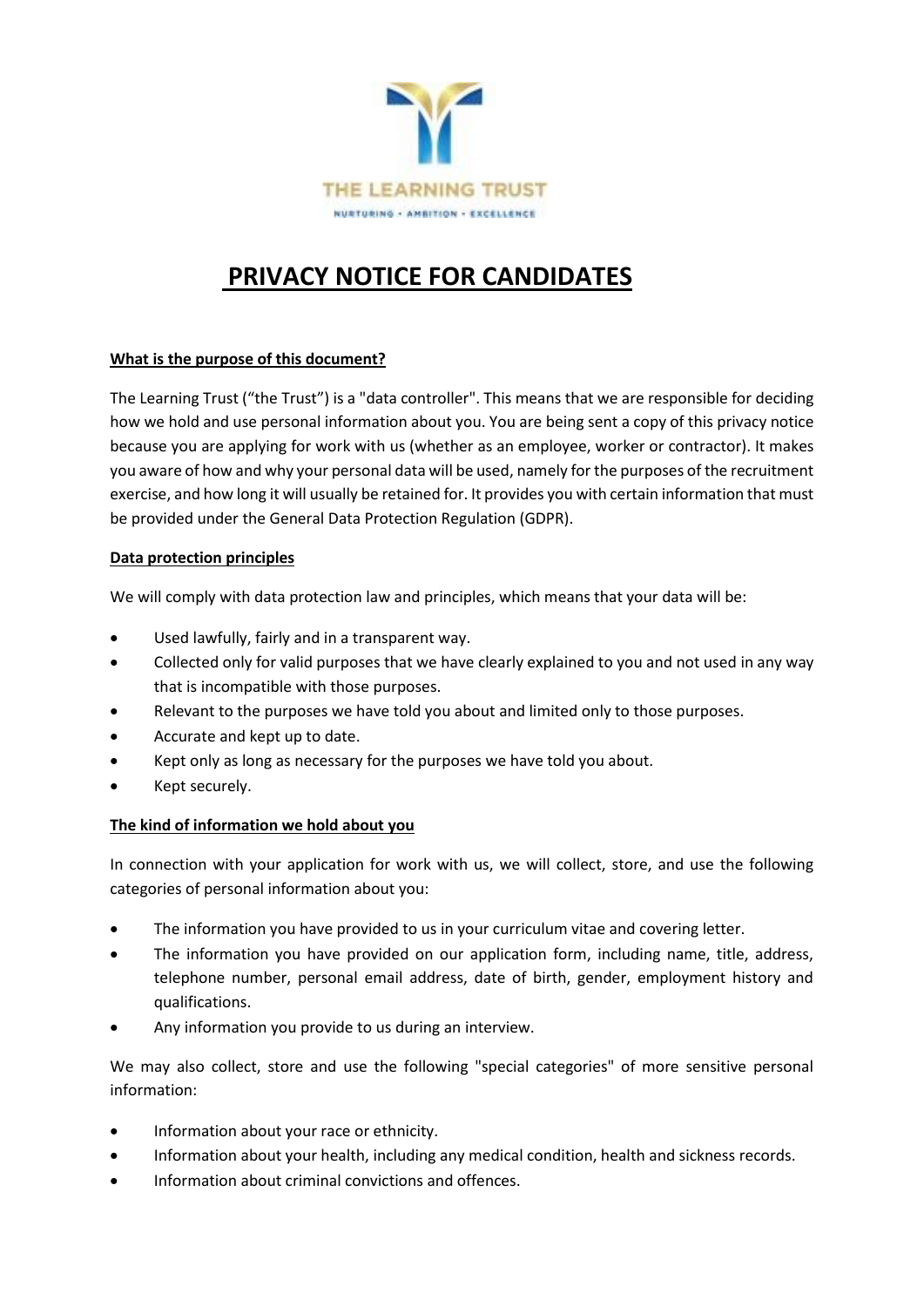# **How is your personal information collected?**

We collect personal information about candidates from the following sources:

- You, the candidate.
- From our designated recruitment/supply agency.
- Credit reference agency (contractors only).
- Disclosure and Barring Service in respect of criminal convictions.
- The Department for Education in respect of teaching sanctions.
- Your named referees.

# **How we will use information about you**

We will use the personal information we collect about you to:

- Assess your skills, qualifications, and suitability for the role.
- Carry out background and reference checks, where applicable.
- Communicate with you about the recruitment process.
- Keep records related to our hiring processes.
- Comply with legal or regulatory requirements.

It is in our legitimate interests to decide whether to appoint you to the role since it would be beneficial to our Trust to appoint someone to that role. We also need to process your personal information to decide whether to enter into a contract of employment with you.

Having received your application form, we will then process that information to decide whether you meet the basic requirements to be shortlisted for the role. If you do, we will decide whether your application is strong enough to invite you for an interview. If we decide to call you for an interview, we will use the information you provide to us at the interview to decide whether to offer you the role. If we decide to offer you the role, we will then take up references and carry out a criminal record check before confirming your appointment.

# **If you fail to provide personal information**

If you fail to provide information when requested, which is necessary for us to consider your application (such as evidence of qualifications or work history), we will not be able to process your application successfully. For example, if we require a criminal record check or references for this role and you fail to provide us with relevant details, we will not be able to take your application further.

#### **How we use particularly sensitive personal information**

We will use your particularly sensitive personal information in the following ways:

- We will use information about your disability status to consider whether we need to provide appropriate adjustments during the recruitment process, for example whether adjustments need to be made during an interview.
- We will use information about your race or national or ethnic origin, to ensure meaningful equal opportunity monitoring and reporting.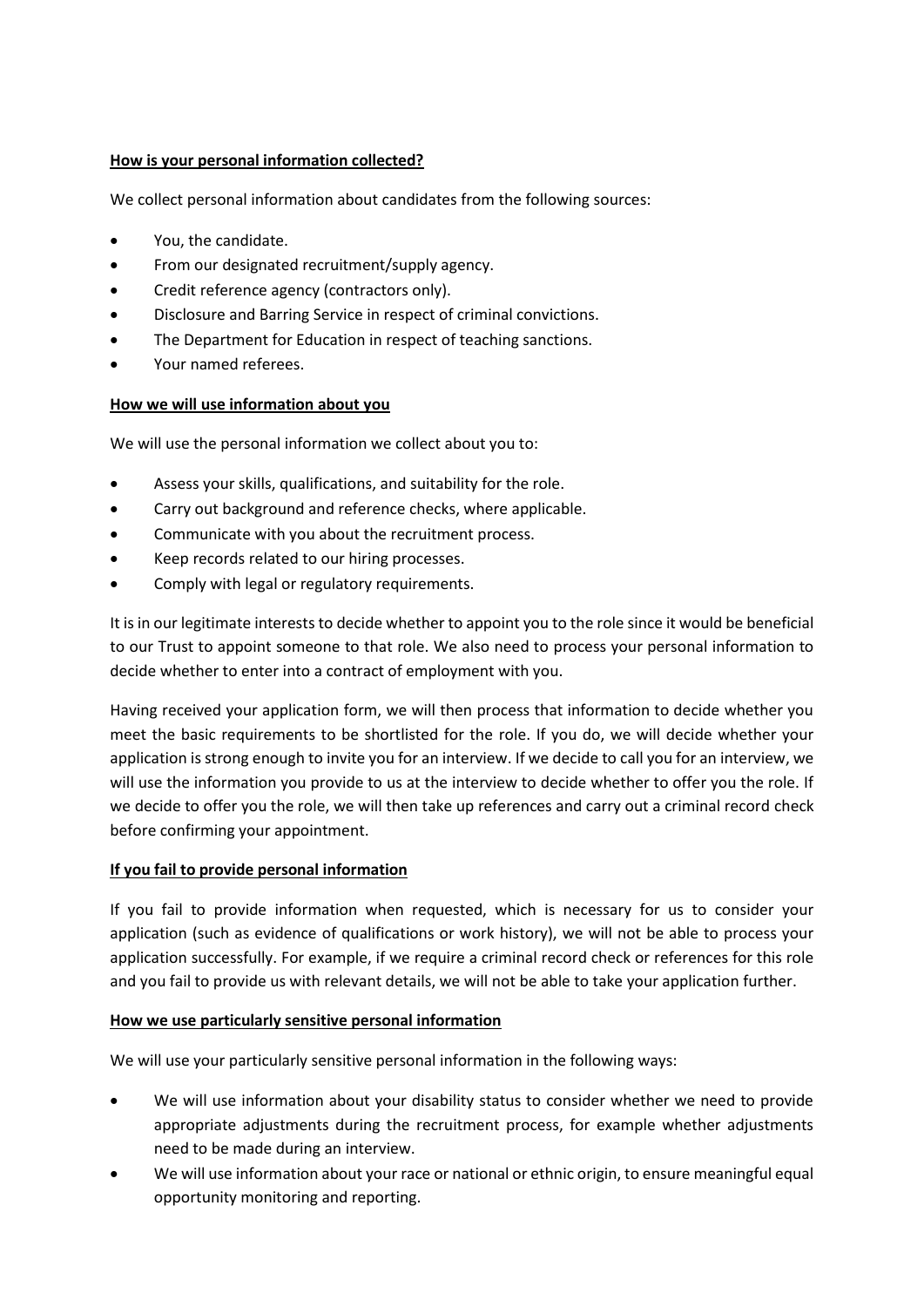#### **Information about criminal convictions**

We envisage that we will process information about criminal convictions.

We will collect information about your criminal convictions history if we would like to offer you the role (conditional on checks and any other conditions, such as references, being satisfactory). We are required to carry out a criminal records check in order to satisfy ourselves that there is nothing in your criminal convictions history which makes you unsuitable for the role. In particular:

As the role will involve working with children, we are required to carry out criminal record checks for those carrying out the role.

We have in place appropriate safeguards which we are required by law to maintain when processing such data.

## **Automated decision-making**

You will not be subject to decisions that will have a significant impact on you based solely on automated decision-making.

## **Data sharing**

# *Why might you share my personal information with third parties?*

We will only share your personal information with relevant third parties, as necessary, for the purposes of processing your application. All our third-party service providers and other entities in the group are required to take appropriate security measures to protect your personal information in line with our policies. We do not allow our third-party service providers to use your personal data for their own purposes. We only permit them to process your personal data for specified purposes and in accordance with our instructions.

#### **Data security**

We have put in place appropriate security measures to prevent your personal information from being accidentally lost, used or accessed in an unauthorised way, altered or disclosed. In addition, we limit access to your personal information to those employees, agents, contractors and other third parties who have a business need-to-know. They will only process your personal information on our instructions and they are subject to a duty of confidentiality.

We have put in place procedures to deal with any suspected data security breach and will notify you and any applicable regulator of a suspected breach where we are legally required to do so.

# **Data retention**

# *How long will you use my information for?*

We will retain your personal information for a period of six months after we have communicated to you our decision about whether to appoint you to the role. We retain your personal information for that period so that we can show, in the event of a legal claim, that we have not discriminated against candidates on prohibited grounds and that we have conducted the recruitment exercise in a fair and